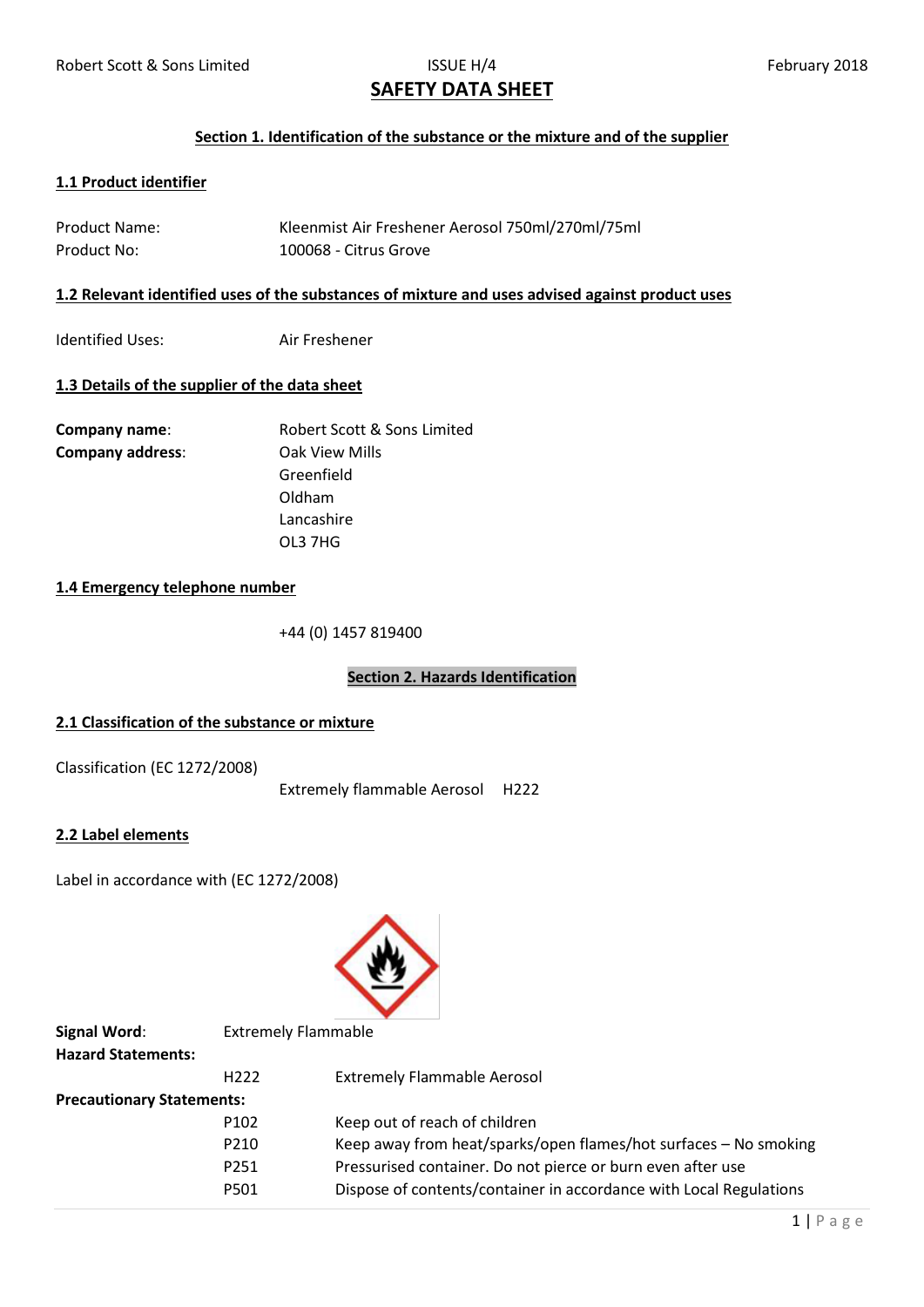#### **Supplementary Precautionary Statements:**

| P273     | Avoid release into the environment                                                       |
|----------|------------------------------------------------------------------------------------------|
|          | P305+351+338 IF IN EYES: Rinse cautiously with water for several minutes. Remove contact |
|          | lenses, if present and easy to do. Continue rinsing.                                     |
| P370+378 | In case of fire: Use carbon dioxide, dry chemical, foam for extinction.                  |
| P410+412 | Protect from sunlight. Do not expose to temperatures exceeding                           |
|          | 50°C/122°F.                                                                              |

### **2.3 Other hazards**:

None

# **Sections 3. Composition / information on ingredients**

#### **3.2 Mixtures**

Contains:

| <b>Name</b>                 | CAS.       | EC        | %          | Classification for (CLP) 1272/2008 |
|-----------------------------|------------|-----------|------------|------------------------------------|
| Petroleum Gases Liquified   | 75-09-2    | 270-704-2 | 70-80%     | Flam Gas 1 H220                    |
| Ethyl alcohol               | $64-17-5$  | 200-578-6 | < 11.8%    | FL 2-EDI 2;H225-                   |
|                             |            |           |            | $H319. -$                          |
| Allyl Hexanoate             | 123-68-2   | 204-642-4 | $< 0.01\%$ | Xn-N; R 21/22-38-51/53             |
| Alpha-Terpinolene           | 586-62-9   | 209-578-0 | < 0.15%    | Xn-N; R 10-51/53-65                |
| <b>CITRONELLYL ACETATE</b>  | 150-84-5   | 205-775-0 | < 0.01%    | Xi=N; R 38-51/53                   |
| (L) d-para-Mentha-1,8-Diene | 5989-27-5  | 277-813-5 | < 1.05%    | Xi-N; R 10-38-43-50/53-65          |
| (L) Geranal +Neral          | 5392-394-6 | 226-394-6 | < 0.19%    | Xi; R 38-43                        |
| HEXAMETHYLINDANOPYRAN       | 1222-05-5  | 214-946-9 | $< 0.01\%$ | N; R 50/53                         |
| Linalool                    | 78-70-6    | 201-134-4 | < 0.22%    | Xi; R 38                           |

The full text for Hazard and Precautionary statements are listed in Section 16.

#### **Section 4. First-aid measures**

#### **4.1 description of first aid measures**

IF IN EYES: Rinse cautiously with water for several minutes. Remove contact lenses, if present and easy to do. Continue rinsing.

# **4.2 Most important symptoms and effect, both acute and delayed.**

Causes eye irritation.

# **4.3 Indication of any immediate medical attention and special treatment needed.**

None expected, see section 4.1 for further information.

#### **Section 5: Firefighting measures**

# **5.1 Extinguishing media**

Suitable media: Carbon dioxide, Dry chemical, Foam.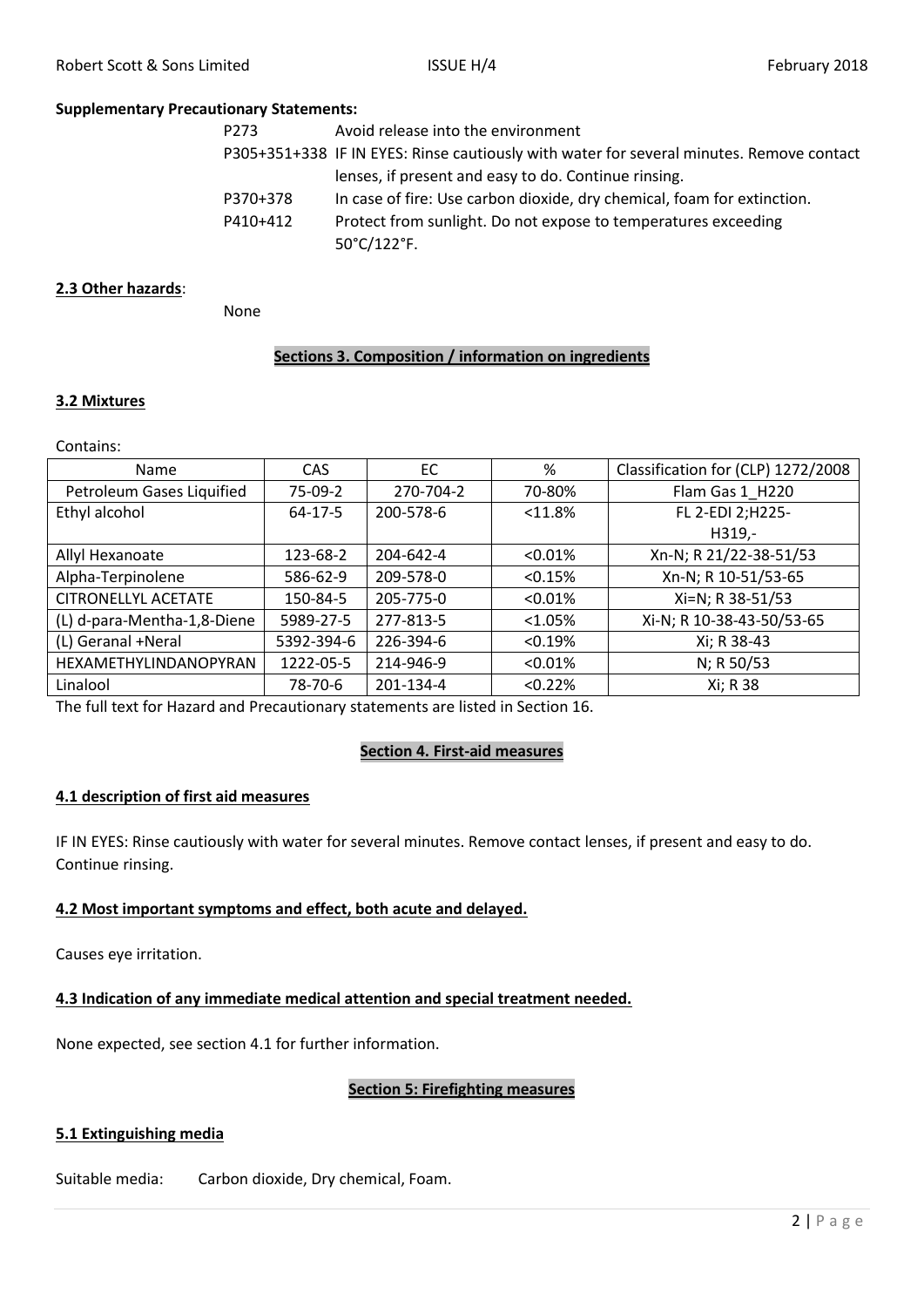#### **5.2 Special hazards arising from the substance or mixture.**

In case of fire, may be liberated: carbon monoxide, unidentified organic compounds.

#### **5.3 advice for fire fighters**:

In case of insufficient ventilation, wear suitable respiratory equipment.

#### **Section 6. Accidental release measures**

#### **6.1 personal precautions, protective equipment and emergency procedures**:

Avoid inhalation. Avoid contact with skin and eyes. See protective measures under section 7 and 8.

#### **6.2 Environmental precautions:**

Keep away from drains, surface and ground water, and soil.

#### **6.3 Methods and material for containment and cleaning up**:

Remove ignition sources. Provide adequate ventilation. Avoid excessive inhalation of vapours. Contain spillage immediately by use of sand or inert powder. Dispose of according to local regulations.

#### **6.4 reference to other sections**:

Also refer to sections 8 and 13.

#### **Section 7. Handling and storage**

#### **7.1 Precautions for safe handling:**

Keep away from heat, sparks, open flames and hot surfaces. – No smoking.

#### **7.2 Conditions for safe storage, including any incompatibilities**.

Protect from sunlight. Do not expose to temperatures exceeding 50°C/122°F

# 7**.3 Specific end use(s):**

Use in accordance with good manufacturing and industrial hygiene practises.

# **Section 8. Exposure controls/personal protection**

# **8.1 Control Parameters**

Workplace exposure limits: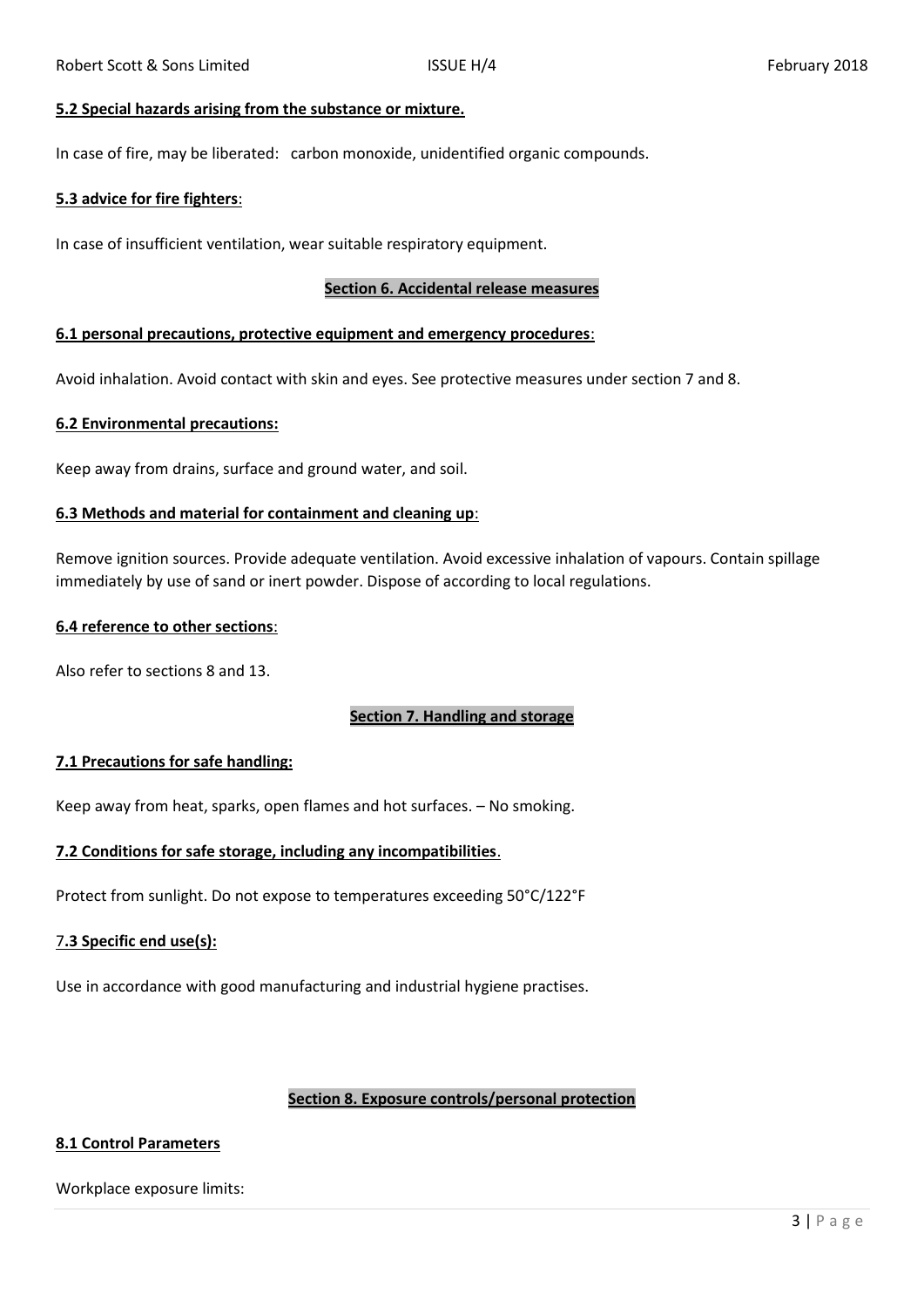| Ingredient | <b>CAS</b> | EC      | <b>STD</b> | $TWA - 8 Hrs$     | STEL-15 Min   | Reference   |
|------------|------------|---------|------------|-------------------|---------------|-------------|
| Petroleum  | 75-        | $270-$  | WEL        | $100$ ppm $(Sk)$  | 300ppm (Sk)   | UK EH40 Oct |
| Gases      | $09-2$     | 704-2   |            |                   |               | 2007        |
| Liquefied  |            |         |            |                   |               |             |
| Ethyl      | 64-        | $200 -$ | WEL        | $1000$ ppm $(Sk)$ | 1920 ppm (Sk) | UK EH40 Oct |
| alcohol    | $17-5$     | 578-6   |            |                   |               | 2007        |
|            |            |         |            |                   |               |             |

# **8.2 Exposure Controls**

Eye/Skin Protection Respiratory protection

#### **Section 9. Physical and chemical properties**

#### **9.1 Information on basic physical and chemical properties**

| Appearance:                  | Aerosol                                                               |
|------------------------------|-----------------------------------------------------------------------|
| Odour                        | As per fragrance                                                      |
| Initial boiling point/range: | $-40^{\circ}$ C - $-2^{\circ}$ C                                      |
| Flash point:                 | $-60^{\circ}$ C                                                       |
| Vapour pressure:             | Aerosol pressurised to 70 psi                                         |
| Relative density:            | 0.598                                                                 |
| Solubility (ies):            | Soluble in alcohol, hydrocarbon solvents. Partially soluble in water. |
|                              |                                                                       |

#### **9.2 Other information**

None available

# **Section 10.Stability and reactivity**

#### **10.1 Reactivity:**

Presents no significant reactivity hazard, by itself or in contact with water.

#### **10.2 Chemical stability**

Good stability under normal storage conditions.

# **10.3 Possibility of hazardous reactions:**

Not expected under normal conditions of use.

# **10.4 Conditions to avoid:**

Avoid extreme heat

# **10.5 Incompatible materials**:

Avoid contact with strong acids, alkalis or oxidising agents.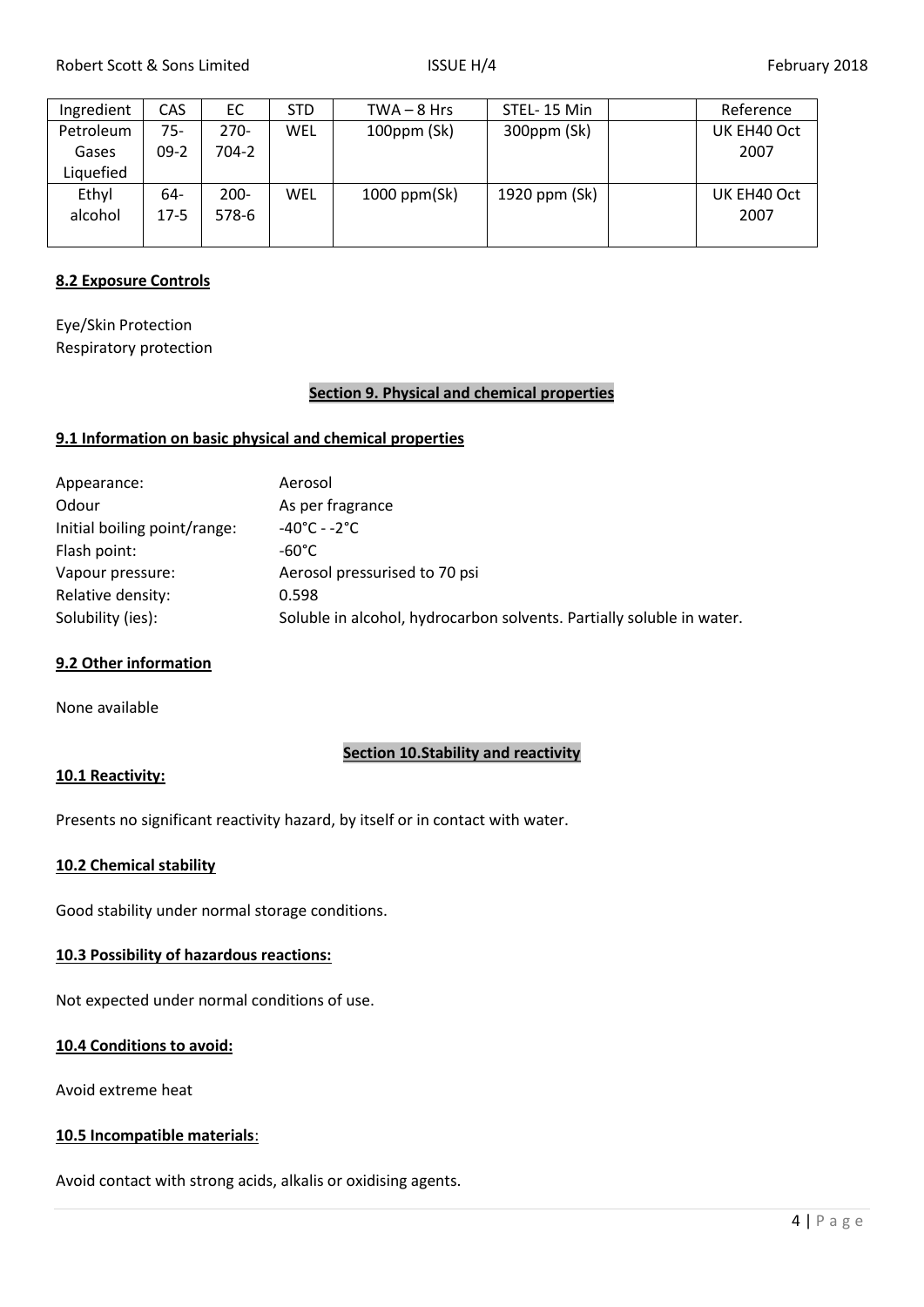# **10.6 Hazardous decomposition products**:

Not expected

# **Section 11. Toxicological information**

#### **11.1 Information on toxicological effects**

This mixture has not been tested as a whole for health effects. The health effects have been calculated using the conventional method outlines in article 6(1)(a) of directive 1999.45.EC, in accordance with regulation (EC) No 1907/2206 (REACH). In addition, toxicity information for the mixture, if available, is provided below in accordance with methods given in regulation (EC) No 1272/2008.

Assumed toxicity value (LD50 or ATE) for acute oral toxicity: Not applicable. Assumed toxicity value (LD50 or ATE) for acute dermal toxicity: Not applicable. Assumed toxicity value (LD50 or ATE) for acute inhalation toxicity: Not available. Inhalation route: Not available.

#### **Information about hazardous ingredients in the mixture**

Not applicable. Refer to sections 2 and 3 additional information.

# **Section 12. Ecological information**

# **12.1 Toxicity:** Not available **12.2 Persistence and degradability**: Not available. **12.3 Boiaccumalative potential**: Not available. **12.4 Mobility in soil:** Not available. **12.5 Results pf PBT and vPvB assessment:** This substance does not meet the PBT/vPvB criteria of REACH, annex XIII. **12.6 Other adverse effects:** Not available. **Section 13. Disposal considerations**

#### **13.1 Waste treatment methods:**

Dispose of in accordance with local regulations. Avoid disposing into drainage systems and into the environment. Empty containers should be taken to an approved waste handling site for recycling or disposal.

# **Section 14. Transport information**

| 14.1 UN Number      |      |
|---------------------|------|
| UN No (ADR/RID/ADN) | 1950 |
| UN No (IMDG)        | 1950 |
| UN NO (ICAO)        | 1950 |

#### **14.2 UN Proper Shipping Name**

AEROSOLS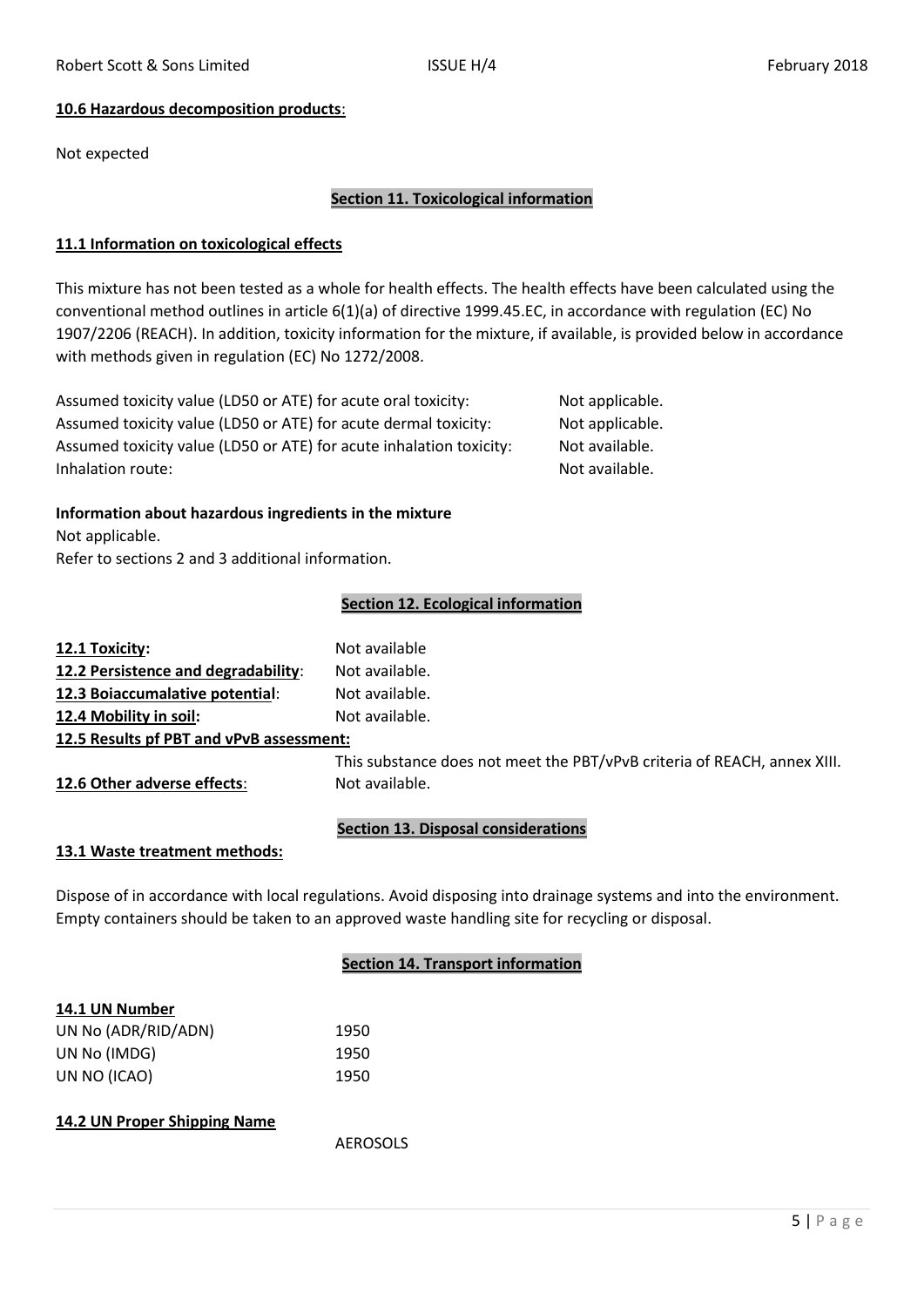| Robert Scott & Sons Limited        |                |
|------------------------------------|----------------|
| <b>14.3 Transport Hazard Class</b> |                |
| <b>ADR/RID/AND Class</b>           | 2.1            |
| <b>ADR/RID/AND Class</b>           | Class 2: Gases |
| ADR Label No                       | 2.1 & 6.1      |
| <b>IMDG Class</b>                  | 2.1            |
| <b>ICAO Class/Division</b>         | 2.1            |
| <b>ICAO Subsidiary Risk</b>        | 6.1            |
| ICAO TEC <sup>*</sup> No           | 20GSF          |
| Air Class                          | 2.1            |
| UK Road Class                      | 2.1            |
| <b>Transport Labels</b>            | L.Q.           |
|                                    |                |



# **14.4 Packing Group**

Not Applicable

# **14.5 Environmental Hazards**

Not environmentally hazardous for transport

# **14.6 Special Precautions for user**

None additional

# **14.6 Transport in bulk according to Annex II of MARPOL73/78 and the IBC code**

Not applicable

# **Section 15. Regulatory information**

# **15.1 Safety, health and environmental regulations/legislation specific for the substance or mixture:**

Statutory instruments

The chemicals (Hazard information and packaging for supply) regulations 2009 (S.I 2009 No. 716). Control of substances hazardous to health.

Approved code of practice.

Classification and labelling of substances and preparations dangerous for supply. Safety data sheets for substances and preparations.

Guidance notes

Workplace exposure limits EH40. Introduction to Local exhaust ventilation HS(G)37. CHIP for everyone HSG(108). EU Legislation

Dangerous substance directive 67/548/EEC. Dangerous preparations directive 1999/45/EC. Regulation (EC) No 1907/2006 of the European parliament and of the council of 18 December 2006 concerning the registration, evaluation, authorisation and restriction of chemicals (REACH), establishing a European Chemicals agency, amending directive 1999/45/EC and repealing council regulation (EEC) No 793/93 and commission regulation (EC) No 1488/94